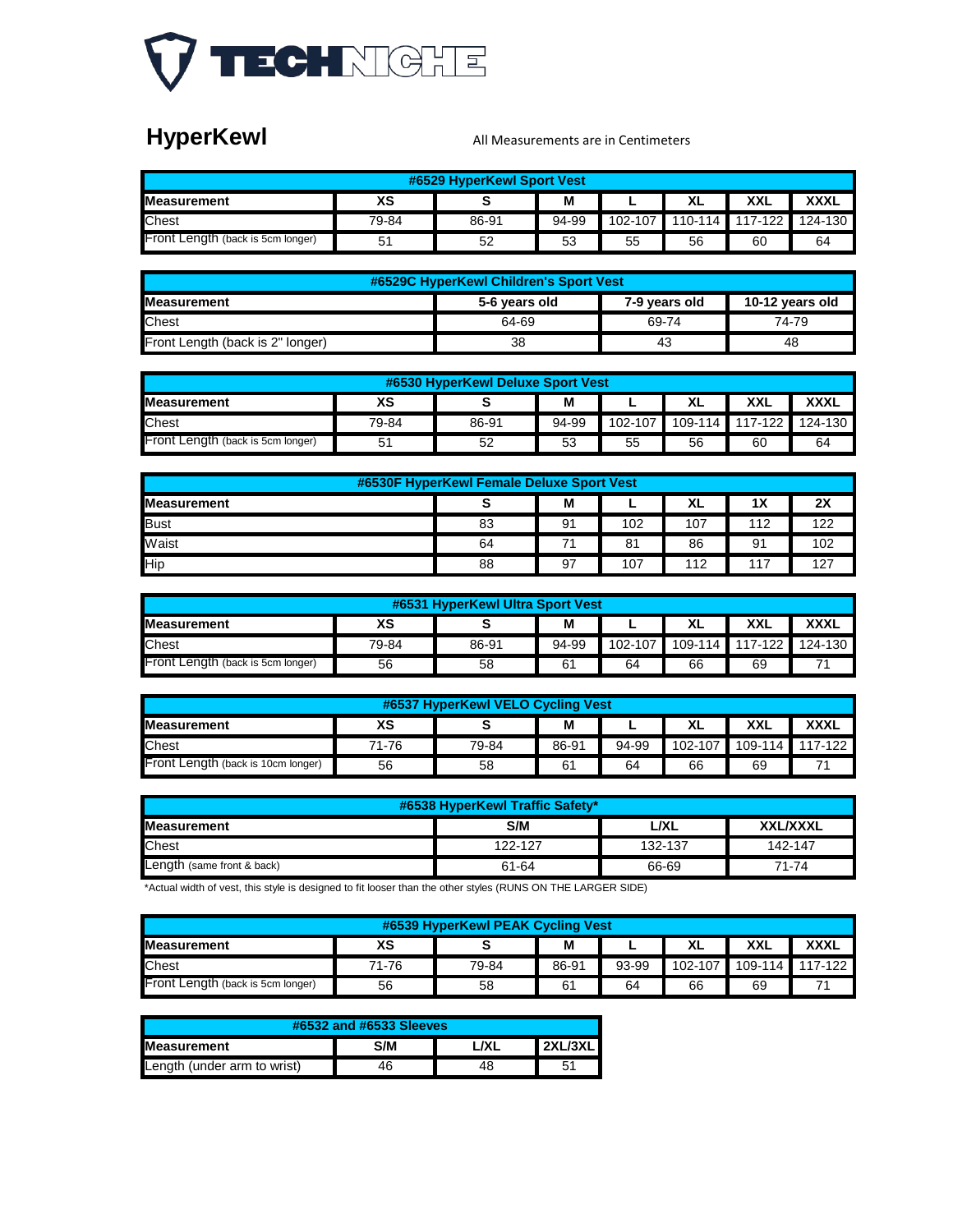| #6201 / #6202 KewlShirt Evaportative Cooling Shirts       |                |       |       |         |             |         |         |  |  |  |
|-----------------------------------------------------------|----------------|-------|-------|---------|-------------|---------|---------|--|--|--|
| ХS<br><b>XXXL</b><br>XXL<br><b>Measurement</b><br>M<br>XL |                |       |       |         |             |         |         |  |  |  |
| <b>Chest</b>                                              | 79-84          | 86-91 | 94-99 | 102-107 | $109 - 114$ | 117-122 | 124-130 |  |  |  |
| Length                                                    | 5 <sub>1</sub> | 52    | 53    | 55      | 56          | 60      | 64      |  |  |  |

#### **Kewl Towel**

| #6101 Evaportative Cooling Towels |  |
|-----------------------------------|--|
| <b>Measurement</b>                |  |
| 30 X 71                           |  |

### **TechKewl**

| #4531 TechKewl Hybrid Sport Vest           |       |       |       |       |        |         |  |  |  |
|--------------------------------------------|-------|-------|-------|-------|--------|---------|--|--|--|
| ХS<br>XXL<br><b>Measurement</b><br>XL<br>М |       |       |       |       |        |         |  |  |  |
| <b>Chest</b>                               | 76-79 | 81-84 | 86-89 | 91-94 | 97-102 | 104-109 |  |  |  |
| Front Length (back is 3cm longer)          | 53    | 56    | 58    | 61    | 64     | 66      |  |  |  |

| #6625 TechKewl Vest |         |         |  |  |  |  |  |
|---------------------|---------|---------|--|--|--|--|--|
| <b>Measurement</b>  | M/L     | L/XL    |  |  |  |  |  |
| Waist               | 86-107  | 102-132 |  |  |  |  |  |
| Weight (lbs)        | 100-175 | 175-250 |  |  |  |  |  |
| Weight (Kg)         | 45-79   | 79-113  |  |  |  |  |  |
| Length              | 43-56   | 51-64   |  |  |  |  |  |

| #6626 TechKewl Vest |         |             |            |  |  |  |  |  |
|---------------------|---------|-------------|------------|--|--|--|--|--|
| <b>Measurement</b>  | M/L     | <b>L/XL</b> | <b>XXL</b> |  |  |  |  |  |
| Waist               | 91-117  | 102-127     | 117-142    |  |  |  |  |  |
| Weight (lbs)        | 100-175 | 175-250     | 250-300    |  |  |  |  |  |
| Weight (Kg)         | 45-79   | 79-113      | 113-136    |  |  |  |  |  |
| Length              | 38-53   | 43-58       | 53-69      |  |  |  |  |  |

| #6627 TechKewl Hydration Vest |         |             |            |  |  |  |  |
|-------------------------------|---------|-------------|------------|--|--|--|--|
| <b>Measurement</b>            | M/L     | <b>L/XL</b> | <b>XXL</b> |  |  |  |  |
| Waist                         | 91-117  | 102-127     | 117-142    |  |  |  |  |
| Weight (lbs)                  | 100-175 | 175-250     | 250-300    |  |  |  |  |
| Weight (Kg)                   | 45-79   | 79-113      | 113-136    |  |  |  |  |
| Length                        | 38-53   | 43-58       | 53-69      |  |  |  |  |

# **KewlFit**

| #6626-PEV/#6626-WMV Performance Enhancement and Weight Management Vests |       |        |            |             |  |  |  |
|-------------------------------------------------------------------------|-------|--------|------------|-------------|--|--|--|
| XL/XXL 3XL/4XL<br>XS/S<br><b>Measurement</b><br>M/L                     |       |        |            |             |  |  |  |
| <b>Chest</b>                                                            | 76-91 | 81-102 | $91 - 112$ | $102 - 122$ |  |  |  |
| Torso Length                                                            | -57   | 60     | 62         | 65          |  |  |  |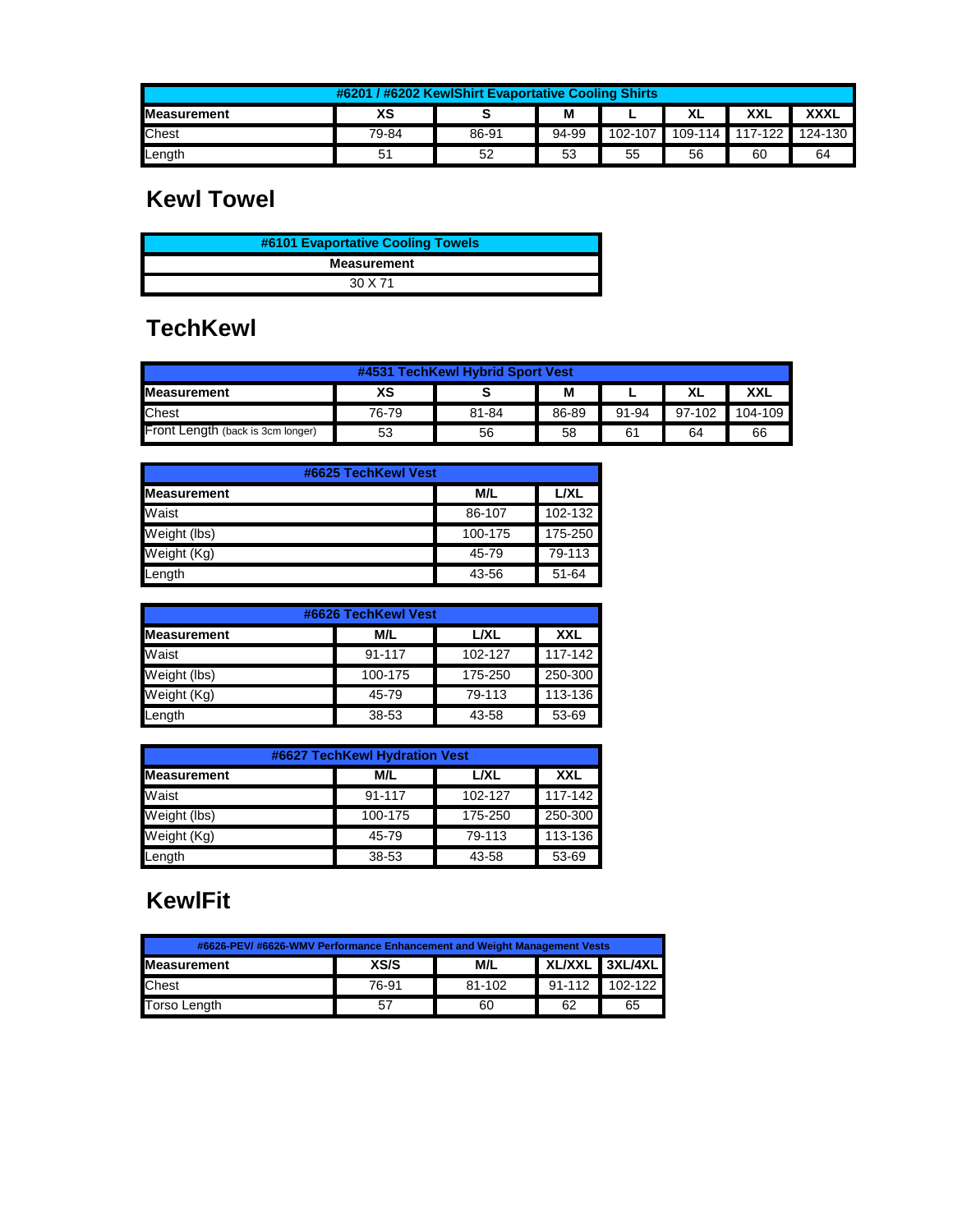## **KewlFlow**

| #6429B and 6429C KewlFlow Vests |        |        |        |        |  |  |  |  |  |
|---------------------------------|--------|--------|--------|--------|--|--|--|--|--|
| <b>Measurement</b><br>Μ<br>XL   |        |        |        |        |  |  |  |  |  |
| Waist                           | 71-122 | 76-132 | 81-145 | 86-157 |  |  |  |  |  |
| <b>Chest</b>                    | 76-127 | 81-140 | 89-152 | 97-168 |  |  |  |  |  |
| Torso Length                    | 46-51  | 51-56  | 56-61  | 61-66  |  |  |  |  |  |

# **Canine**

| #8511 HyperKewl Evaporative Cooling Dog Pad |    |    |    |    |     |     |
|---------------------------------------------|----|----|----|----|-----|-----|
| ХS<br><b>Measurement</b><br>XXI<br>ΧL<br>М  |    |    |    |    |     |     |
| Width (of the Pad)                          | 38 | 48 | 53 | 58 |     |     |
| Length (of the Pad)                         |    |    | 76 | 91 | 107 | イウク |

| #8529 HyperKewl Evaporative Cooling Dog Coat       |            |       |           |       |       |        |
|----------------------------------------------------|------------|-------|-----------|-------|-------|--------|
| ХS<br><b>XXL</b><br>Μ<br>XL<br><b>IMeasurement</b> |            |       |           |       |       |        |
| <b>Back Length</b>                                 | up to 20cm | 23-30 | $33 - 41$ | 43-51 | 53-61 | 64-76  |
| Girth                                              | $30 - 51$  | 46-66 | 56-81     | 66-91 | 71-97 | 76-107 |

| #8626 TechKewl Phase Change Cooling Dog Coat |       |           |       |  |  |  |  |
|----------------------------------------------|-------|-----------|-------|--|--|--|--|
| <b>Measurement</b><br>S/M<br>M/L<br>∟/XL     |       |           |       |  |  |  |  |
| <b>Back Length</b>                           | 23-30 | $30 - 46$ | 46-61 |  |  |  |  |
| Girth                                        | 66-76 | 76-91     | 81-97 |  |  |  |  |

| #9511 ThermaFur Air Activated Heating Dog Pad      |    |    |    |    |     |     |
|----------------------------------------------------|----|----|----|----|-----|-----|
| ХS<br><b>XXL</b><br>XL<br>M<br><b>IMeasurement</b> |    |    |    |    |     |     |
| Width (of the Pad)                                 | 38 | 48 | 53 | 58 |     |     |
| Length (of the Pad)                                |    |    | 76 | 91 | 107 | 1つつ |

| #9529 ThermaFur Air Activated Heating Dog Coat    |            |       |           |       |       |        |
|---------------------------------------------------|------------|-------|-----------|-------|-------|--------|
| ХS<br><b>Measurement</b><br><b>XXL</b><br>XL<br>M |            |       |           |       |       |        |
| <b>Back Length</b>                                | up to 20cm | 23-30 | $33 - 41$ | 43-51 | 53-61 | 64-76  |
| Girth                                             | $30 - 51$  | 46-60 | 56-81     | 66-91 | 71-97 | 76-107 |

### **Military Vests**

| #7026 Military Vest                  |        |         |    |                 |  |  |  |
|--------------------------------------|--------|---------|----|-----------------|--|--|--|
| <b>Measurement</b><br>XXL<br>XL<br>М |        |         |    |                 |  |  |  |
| <b>Chest</b>                         | 94-102 | 102-109 |    | 109-117 117-124 |  |  |  |
| Length (back is 5cm longer)          | 53     | 56      | 58 | 61              |  |  |  |

| #7027 Military Hydration Vest                       |        |         |  |                 |  |  |  |
|-----------------------------------------------------|--------|---------|--|-----------------|--|--|--|
| <b>Measurement</b><br>XL<br>XXL                     |        |         |  |                 |  |  |  |
| <b>Chest</b>                                        | 94-102 | 102-109 |  | 109-117 117-124 |  |  |  |
| Length (back is 5cm longer)<br>56<br>58<br>53<br>61 |        |         |  |                 |  |  |  |

| #7032 Military Sleeve                        |    |    |  |  |  |  |  |
|----------------------------------------------|----|----|--|--|--|--|--|
| <b>XXL/XXXL</b><br>M/L<br><b>Measurement</b> |    |    |  |  |  |  |  |
| Length (under arm to wrist)                  | 56 | 61 |  |  |  |  |  |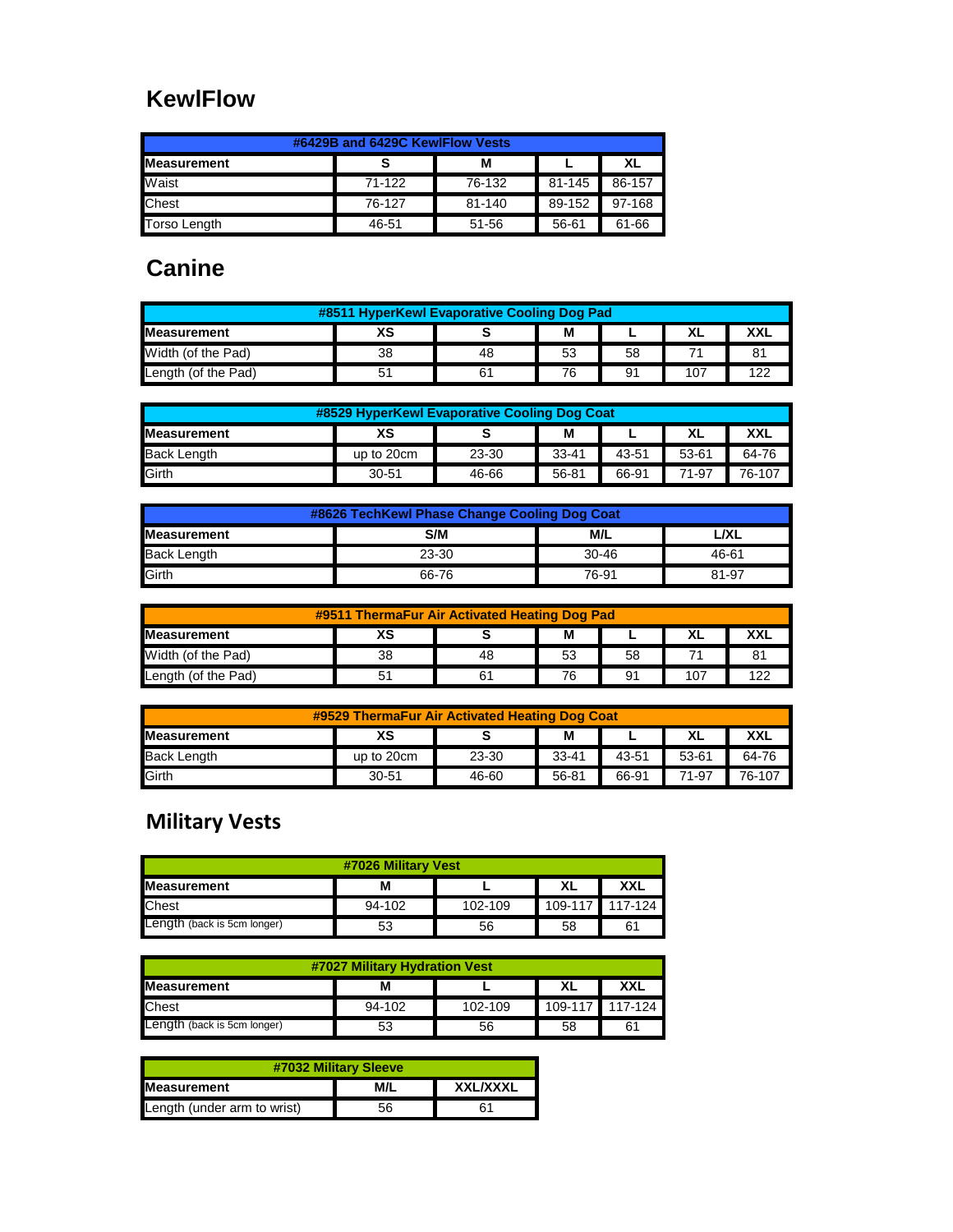#### **Hats**

|                  | #7021 Military Boonie Cap |         |  |                  | #6591 Rang |
|------------------|---------------------------|---------|--|------------------|------------|
| <b>Head Size</b> | <b>Hat Size</b>           |         |  | <b>Head Size</b> |            |
| <b>Inches</b>    | Cm.                       |         |  | <b>Inches</b>    | Cm.        |
| 211/2            | 54                        |         |  | 211/2            | 54         |
| 21 5/8           | 55                        | S/M     |  | 21 5/8           | 55         |
| 221/4            | 56                        |         |  | 22 1/4           | 56         |
| 221/2            | 57                        |         |  | 221/2            | 57         |
| 23               | 58                        | L/XL    |  | 23               | 58         |
| 23 3/8           | 59                        |         |  | 23 3/8           | 59         |
| 23 3/4           | 60                        |         |  | 23 3/4           | 60         |
| 24               | 61                        | 2XL/3XL |  | 24               | 61         |
| 24 3/8           | 62                        |         |  | 24 3/8           | 62         |

| #6591 Ranger Hat |                  |                 |  |  |
|------------------|------------------|-----------------|--|--|
|                  | <b>Head Size</b> | <b>Hat Size</b> |  |  |
| <b>Inches</b>    | Cm.              |                 |  |  |
| 211/2            | 54               |                 |  |  |
| 215/8            | 55               | S/M             |  |  |
| 221/4            | 56               |                 |  |  |
| 221/2            | 57               |                 |  |  |
| 23               | 58               | L/XL            |  |  |
| 23 3/8           | 59               |                 |  |  |
| 23 3/4           | 60               |                 |  |  |
| 24               | 61               | 2XL/3XL         |  |  |
| 24 3/8           | 62               |                 |  |  |

|                           | <b>Size Range</b> |           |  |  |  |
|---------------------------|-------------------|-----------|--|--|--|
| <b>Hat Style</b>          | <b>Inches</b>     | Cm.       |  |  |  |
| #5525 Fleece Baseball Cap | 21 1/2 - 25 1/2   | $54 - 65$ |  |  |  |
| #6592 Bucket Cap          | 22 1/4 - 23 3/8   | $56 - 59$ |  |  |  |
| #6593 Sport Cap           | 21 1/2 - 25 1/2   | $54 - 65$ |  |  |  |
| #6594 Cooling Cap         | $211/2 - 251/2$   | $54 - 65$ |  |  |  |

## **IonGear Vests**

| #5627 IonGear Vest Size Chart |       |       |        |    |                 |            |             |
|-------------------------------|-------|-------|--------|----|-----------------|------------|-------------|
| <b>Measurement</b>            | XS    |       | M      | -  | XL              | <b>XXL</b> | <b>XXXL</b> |
| <b>Chest</b>                  | 74-81 | 84-91 | 94-102 |    | 104-112 114-122 | 124-132    | 135-142     |
| Length                        | 58    | 61    | 64     | 66 | 69              |            | 74          |

| #5690 IonGear Jacket Size Chart                    |       |       |        |    |                         |  |         |
|----------------------------------------------------|-------|-------|--------|----|-------------------------|--|---------|
| <b>XXXL</b><br>ΧS<br>XXL<br>M<br>XL<br>Measurement |       |       |        |    |                         |  |         |
| Chest                                              | 74-81 | 84-91 | 94-102 |    | 104-112 114-122 124-132 |  | 135-142 |
| Length                                             | 58    | 61    | 64     | 66 | 69                      |  |         |

# **ThermaFur Vests**

| <b>ThermaFur Deluxe Fleece Vest</b><br>#5527                          |       |       |         |         |           |         |         |
|-----------------------------------------------------------------------|-------|-------|---------|---------|-----------|---------|---------|
| XS<br><b>XXXL</b><br><b>XXL</b><br><b>Measurement</b><br>M<br>ΧL<br>- |       |       |         |         |           |         |         |
| <b>Chest</b>                                                          | 86-91 | 94-99 | 102-107 | 109-114 | $117-122$ | 124-130 | 132-137 |
| Length                                                                | 56    | 57    | 58      | 60      | 61        | 62      | 64      |

| #5529 ThermaFur Ultra Softshell & Fleece Vest |       |       |         |    |                 |            |             |
|-----------------------------------------------|-------|-------|---------|----|-----------------|------------|-------------|
| <b>Measurement</b>                            | ХS    |       | M       |    | XL              | <b>XXL</b> | <b>XXXL</b> |
| <b>Chest</b>                                  | 86-91 | 94-99 | 102-107 |    | 109-114 117-122 | 124-130    | 132-137     |
| Length                                        | 56    | 57    | 58      | 60 | 61              | 62         | 64          |

| #5590 ThermaFur Ultra Softshell & Fleece Jacket           |       |       |         |    |                                 |    |    |
|-----------------------------------------------------------|-------|-------|---------|----|---------------------------------|----|----|
| ХS<br><b>XXXL</b><br>XXL<br>M<br><b>Measurement</b><br>XL |       |       |         |    |                                 |    |    |
| <b>Chest</b>                                              | 86-91 | 94-99 | 102-107 |    | 109-114 117-122 124-130 132-137 |    |    |
| Length                                                    | 56    | 57    | 58      | 60 | 61                              | 62 | 64 |